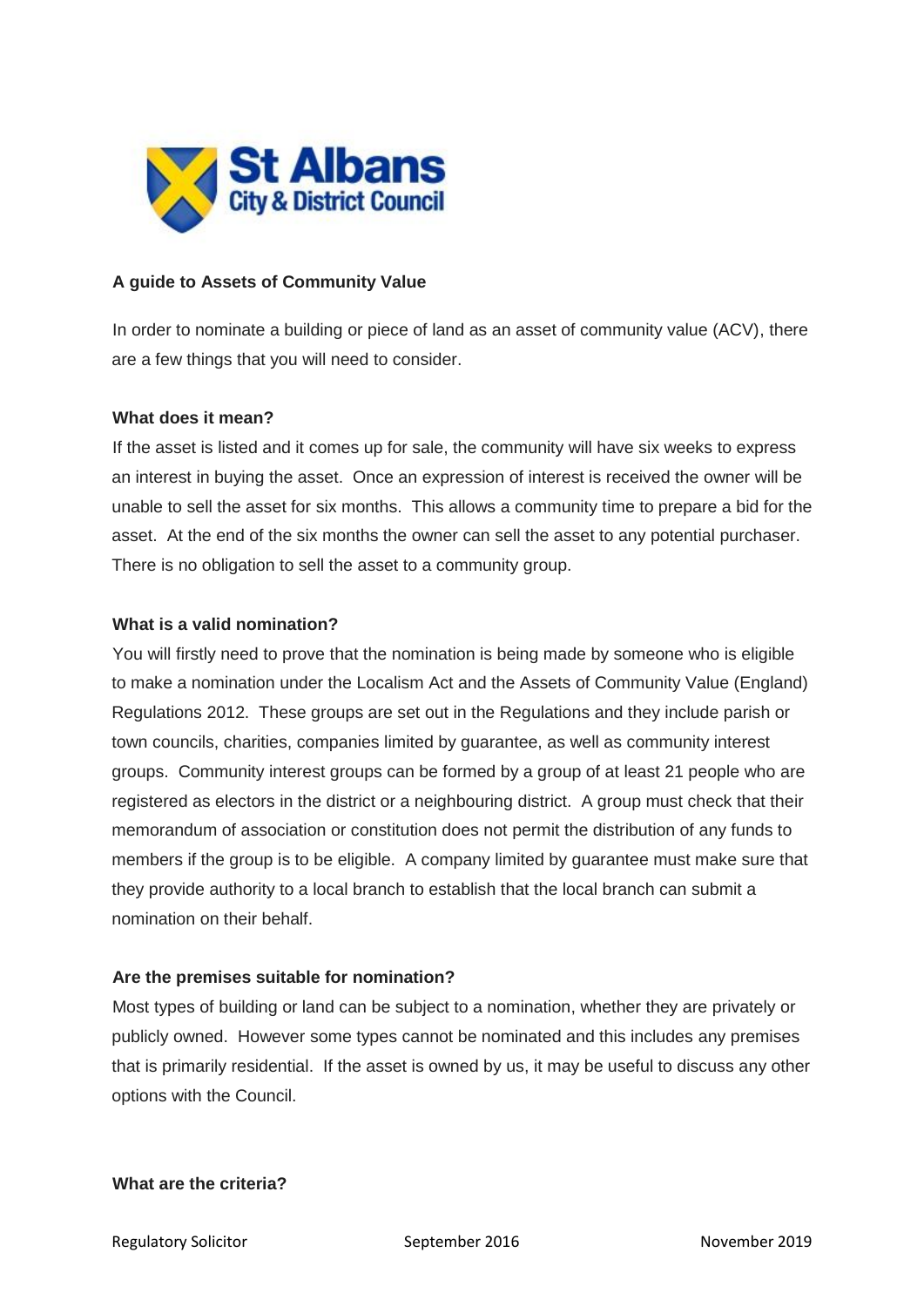We will assess your nomination on the criteria set out in the Localism Act: A building or land in our area will be listed as an asset of community value if in the opinion of the local authority:

- Its current primary use of the building or land or use of the building or land in the recent past furthers or has furthered the social wellbeing or social interest of the local community.
- It is realistic to think that now or in the next five years there could be continued primary use of the building or land to further social wellbeing or social interests of the local community (whether or not in the same way)

Please read the criteria in the legislation in full before applying: <http://www.legislation.gov.uk/ukpga/2011/20/part/5/chapter/3/enacted>

## **Owner Review**

Once an asset is listed an owner can lodge a request for a review of the initial decision to list the asset. This review may take place with or without a review hearing and only the owner can request a hearing. We have set out how we will deal with Review hearings on our website:

<http://www.stalbans.gov.uk/community-and-living/improvements/CommunityRights/assets.aspx>

If the review decision maker decides to retain the asset on the list of assets of community value, the owner can appeal to the General Regulatory Tribunal.

# **Where a property on the "unsuccessful nominations" list is nominated again**

Where a property was previously nominated as an Asset of Community Value and that nomination was unsuccessful, the same property can be re-nominated. We are not obliged to re-consider where the second nomination is the same as the first, i.e. a repeat. If a different nomination is made we will consider the merits. However, we will expect you to justify why the new nomination is different from the previously unsuccessful nomination. You should explain why the new nomination means that we should reach a different decision. You must include that material with the nomination.

Please check the successful and unsuccessful list on our website before applying.

## **The effect of listing an asset**

The owner of a listed asset cannot sell it or enter into a lease for over 25 years, without notifying us of their intentions. We will then notify the community to give them an opportunity